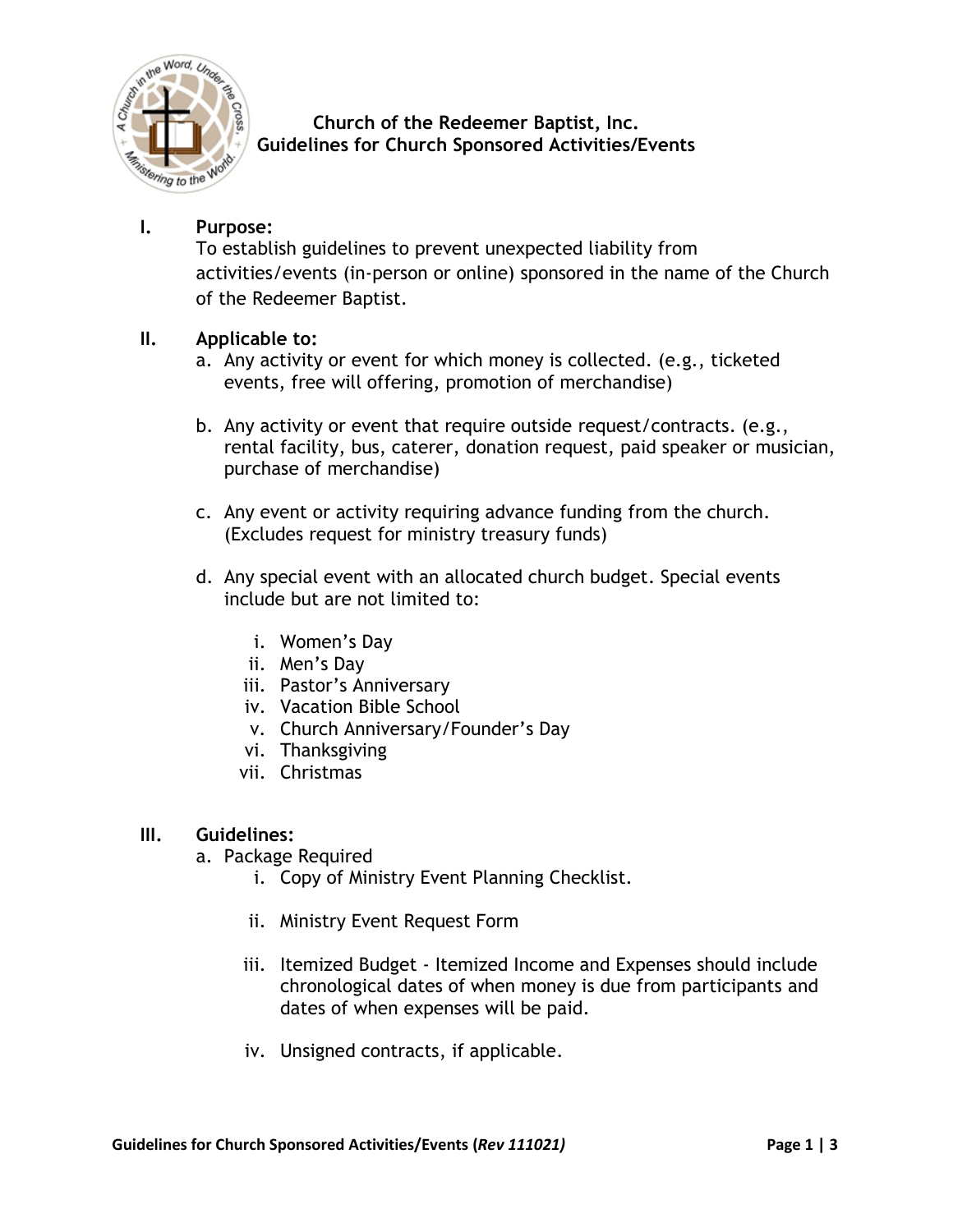

**Church of the Redeemer Baptist, Inc. Guidelines for Church Sponsored Activities/Events**

- v. A copy of caterer's license and insurance, if not a member of Church of the Redeemer Baptist.
- vi. Check Request, if applicable.
- vii. Administration Form, if applicable.
- viii. Announcement Form, if applicable.
- b. Due Date for Packages
	- i. Ministries
		- 1. Activities/events requested during calendar planning meeting - Package must be submitted no later than 90 days prior to activity/event.
		- 2. Activities/events requested after calendar planning meeting – After confirmation that the date is available from Business Office; package must be submitted no later than 90 days prior to activity/event.
	- ii. Special Events Package must be submitted after first meeting but no later than 90 days prior to event.
- c. Where to Submit Package:
	- i. Hard copy of package should be submitted thru the Business Office or electronic copy of package thru busmgr@cotrb.org.
- d. Approval Process
	- i. Once the package is received it will be reviewed by Business Office for completion.
	- ii. After a complete package is received and reviewed, the Business Office will forward package to Trustee Office for assignment.
	- iii. A designated member of trustee ministry will be assigned as the point of contact for the event. The designated trustee will contact the ministry/chairperson within 2 weeks of receipt of the package by the Business Office.